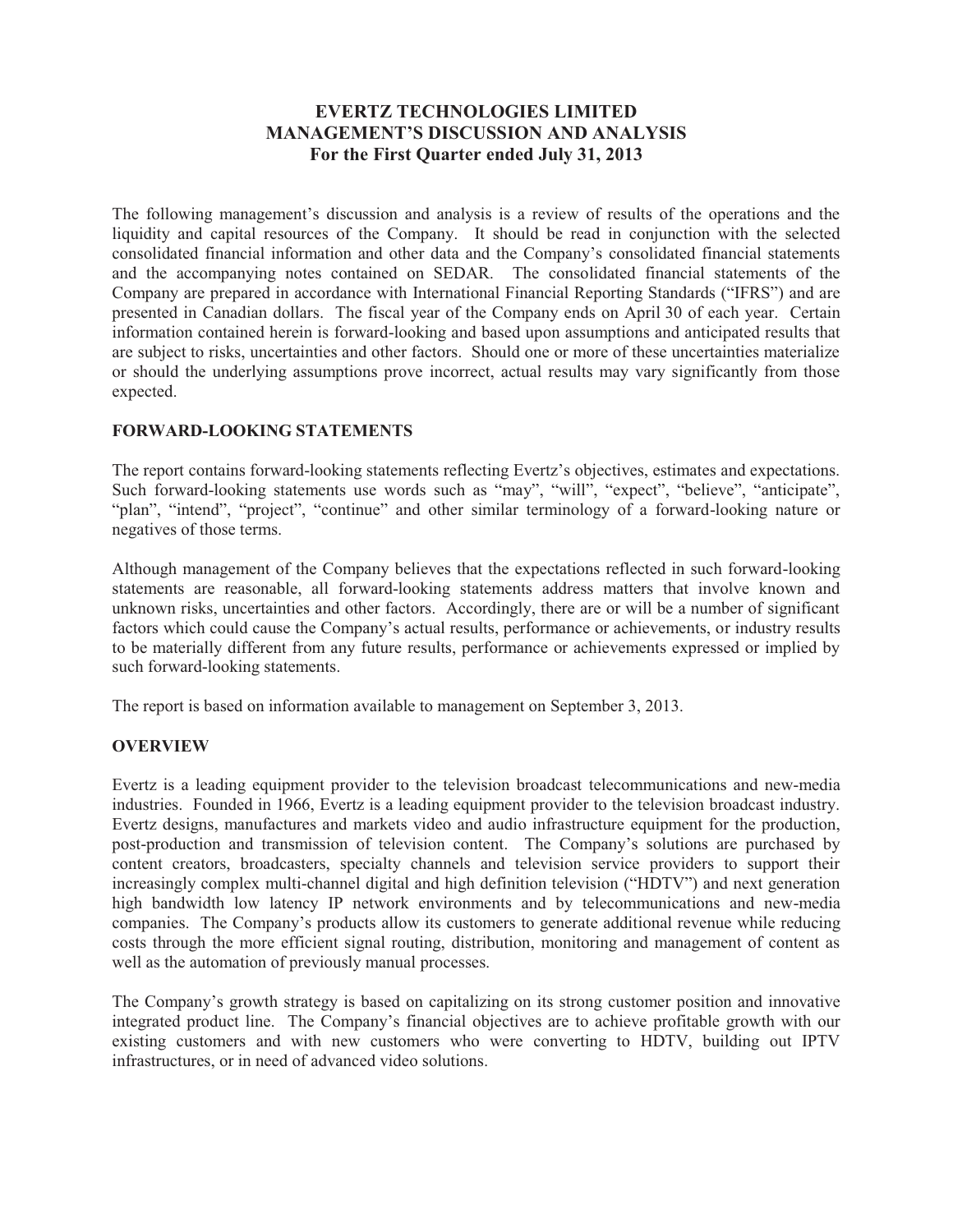Our plan is to bring to market the new technologies that we have invested heavily in for the past several years. These technologically superior solutions help to enable our broadcast, cable, telco, satellite, content creator and new media customers to address and implement their video infrastructure requirements.

Our broadcast customers continue to operate in a challenging economic environment which impacts their ability to incur capital expenditures and often results in projects being scaled back or postponed to later periods.

While it does appear that industry conditions are showing some improvement in certain geographical areas, it is unclear what the time frame will be for our customers to convert this to equipment purchases.

#### **SIGNIFICANT ACCOUNTING POLICIES**

#### **Changes in Accounting Policies**

#### *Consolidated Financial Statements*

Effective May 1, 2013, the Company adopted IFRS 10, *Consolidated Financial Statements* ("IFRS 10"). IFRS 10 establishes principles for the presentation and preparation of consolidated financial statements when an entity controls one or more other entities. IFRS 10 replaced the consolidation requirements in SIC-12, *Consolidation – Special Purpose Entities* and IAS 27, *Consolidated and Separate Financial Statements.* The adoption of IFRS 10 did not have any impact on the Interim Condensed Consolidated Financial Statements.

#### *Disclosure of Interests in Other Entities*

Effective May 1, 2013, the Company adopted IFRS 12, *Disclosure of Interests in Other Entities* ("IFRS 12"). IFRS 12 is a new and comprehensive standard on disclosure requirements for all forms of interests in other entities, including subsidiaries, joint arrangements, associates and unconsolidated structured entities. The adoption of IFRS 12 did not have any impact on the Interim Condensed Consolidated Financial Statements and we are currently evaluating the impact on the annual consolidated financial statements.

#### *Fair Value Measurements*

Effective May 1, 2013, the Company adopted IFRS 13, *Fair Value Measurements* ("IFRS 13"). IFRS 13 provides new guidance on fair value measurement and disclosure requirements. The adoption of IFRS 13 did not have any impact on the Interim Condensed Consolidated Financial Statements.

#### *Presentation of Financial Statements*

Effective May 1, 2013, the Company adopted Amendments to IAS 1, *Presentation of Financial Statements* ("Amendments to IAS 1"), which became effective for annual periods beginning on or after July 1, 2012, are applied retroactively. The amendments require that an entity present separately the items of other comprehensive income that may be reclassified to profit or loss in the future from those that would never be reclassified to profit or loss. The adoption of Amendments to IAS 1 did not have any impact on the Interim Condensed Consolidated Financial Statements.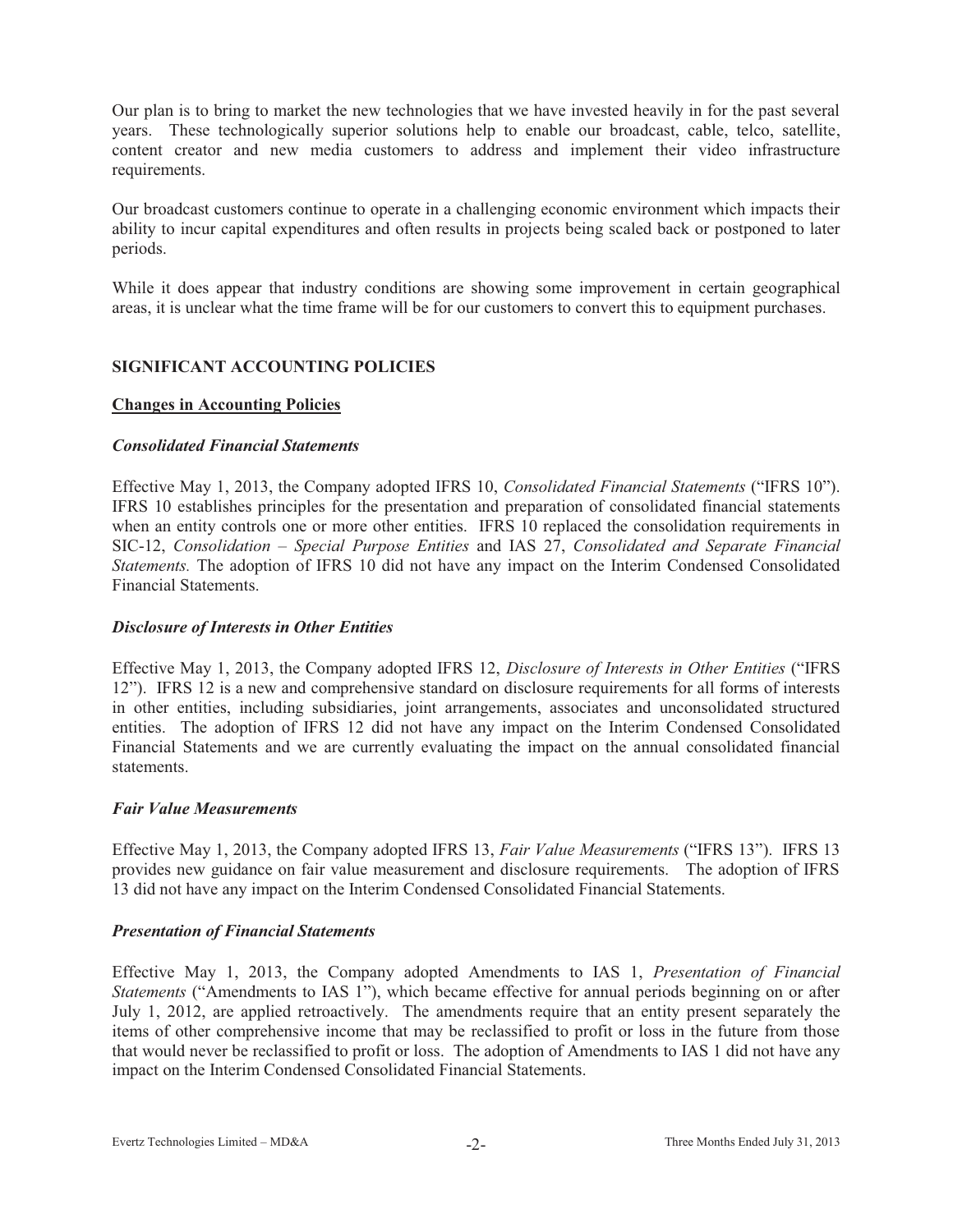#### *Financial Instruments*

Effective May 1, 2013, the Company adopted Amendments to IFRS 7, Financial Instruments Disclosures ("Amendments to IFRS 7"), which amend the disclosure requirements in IFRS 7 to require information about all recognized financial instruments that are offset in accordance with paragraph 42 of IAS 32 Financial Instruments: Presentation. The adoption of Amendments to IFRS 7 did not have any impact on the Interim Condensed Consolidated Financial Statements.

#### **New and Revised IFRSs Issued but Not Yet Effective**

Following is a listing of amendments, revisions and new International Financial Reporting Standards issued but not yet effective. Unless otherwise indicated, earlier application is permitted.

#### *Financial Instruments*

IFRS 9 Financial instruments ("IFRS 9") was issued by the IASB on November 12, 2009 and will replace IAS 39 Financial Instruments: Recognition and Measurement ("IAS 39"). IFRS 9 introduces new requirements for the financial reporting of financial assets and financial liabilities. IFRS 9 is effective for annual periods beginning on or after January 1, 2015. The Company has not yet determined the impact of IFRS 9 on its financial statements.

IAS 32, Financial instruments: Presentation ("IAS 32") was amended by the IASB in December 2011 to clarify certain aspects of the requirements on offsetting. The amendments focus on the criterion that an entity currently has a legally enforceable right to set off the recognized amounts and the criterion that an entity intends either to settle on a net basis or to realize the asset and settle the liability simultaneously. The amendments to IAS 32 are effective for annual periods beginning on or after January 1, 2014.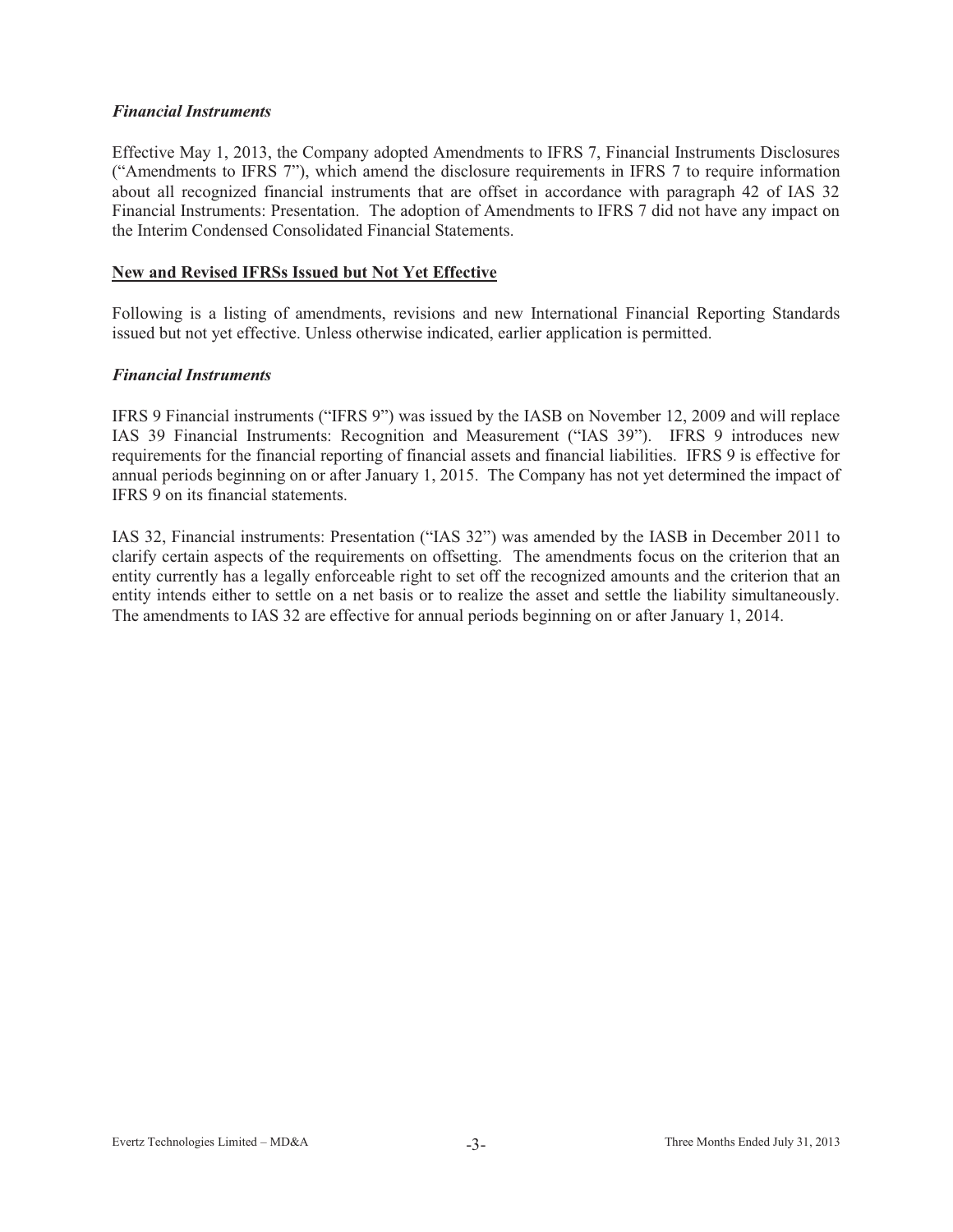### **QUARTER END HIGHLIGHTS**

Revenue was \$63.9 million for the first quarter ended July 31, 2013, compared to \$96.0 million in the period ended July 31, 2012.

Net earnings for the first quarter ended July 31, 2013 were \$11.8 million as compared to \$24.8 million for the first quarter ended July 31, 2012, a decrease of 52%. Fully-diluted earnings per share were \$0.16 for the first quarter ended July 31, 2013 as compared to \$0.34 for the first quarter ended July 31, 2012.

Gross margin during the first quarter ended July 31, 2013 was 57.5% as compared to 58.0% for the first quarter ended July 31, 2012.

Selling and administrative expenses for the first quarter ended July 31, 2013 was \$11.6 million compared to the first quarter ended July 31, 2012 of \$12.4 million. As a percentage of revenue, selling and administrative expenses totaled 18.2% for the first quarter ended July 31, 2013 as opposed to 12.9% for the first quarter ended July 31, 2012.

Research and development ("R&D") expenses increased by \$1.7 million or approximately 14% compared to the first quarter ended July 31, 2012.

Cash and instruments held for trading were \$211.0 million and working capital was \$352.9 million as at July 31, 2013 as compared to cash and instruments held for trading of \$220.7 million and working capital of \$352.2 million as at April 30, 2013.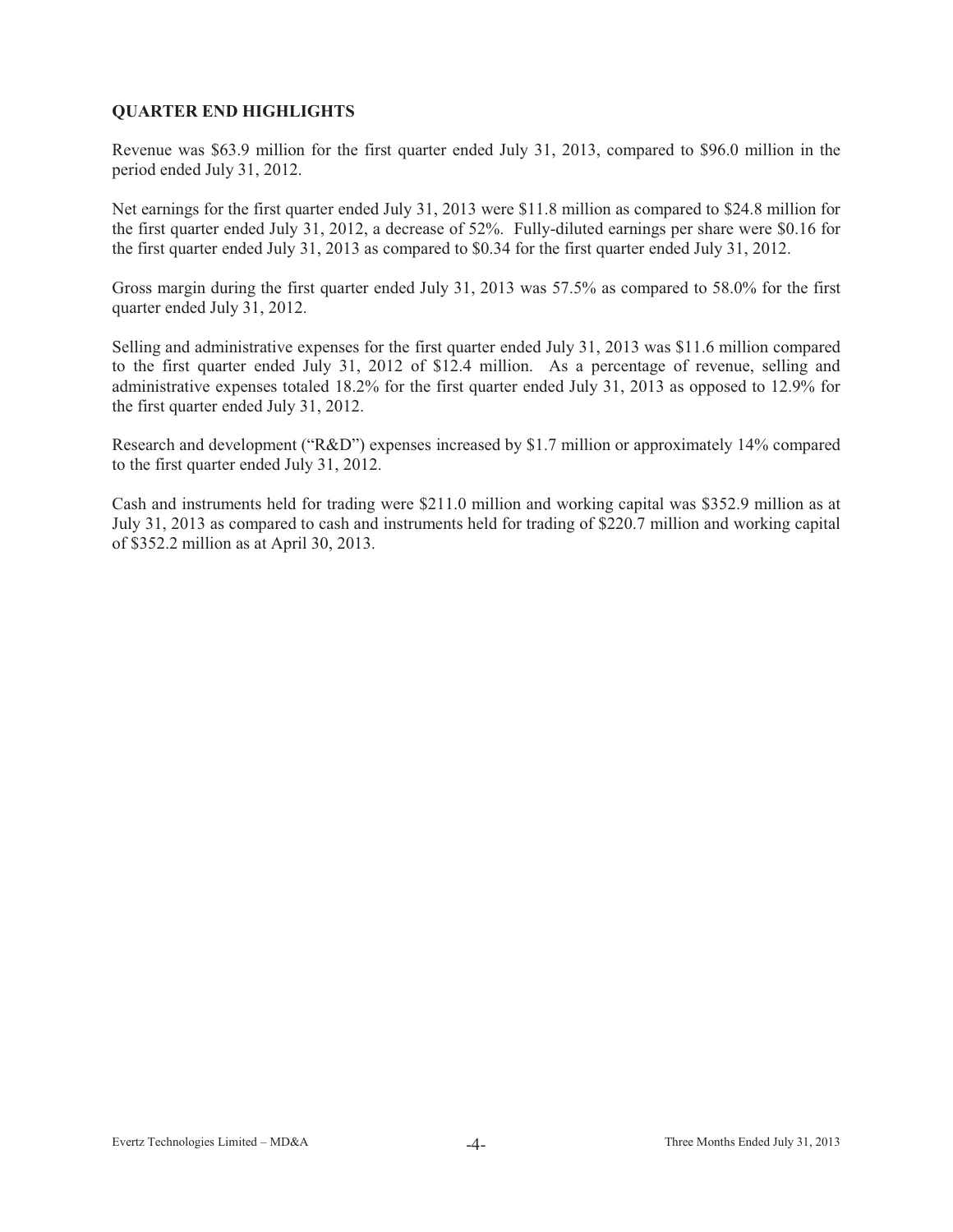# **Selected Consolidated Financial Information**

(in thousands of dollars except earnings per share and share data)

|                                                       |              | Three months ended   | Three months ended   |                |  |  |  |
|-------------------------------------------------------|--------------|----------------------|----------------------|----------------|--|--|--|
|                                                       |              | <b>July 31, 2013</b> | <b>July 31, 2012</b> |                |  |  |  |
| Revenue                                               | $\mathbb{S}$ | 63,858               | \$                   | 95,961         |  |  |  |
| Cost of goods sold                                    |              | 27,144               |                      | 40,306         |  |  |  |
| Gross margin                                          | \$           | 36,714               | \$                   | 55,655         |  |  |  |
| Expenses                                              |              |                      |                      |                |  |  |  |
| Selling and administrative                            |              | 11,612               |                      | 12,367         |  |  |  |
| General                                               |              | 1,462                |                      | 1,450          |  |  |  |
| Research and development                              |              | 13,459               |                      | 11,792         |  |  |  |
| Investment tax credits                                |              | (2,857)              |                      | (3,186)        |  |  |  |
| Foreign exchange gain                                 |              | (2,509)              |                      | (2)            |  |  |  |
|                                                       |              | 21,167               |                      | 22,421         |  |  |  |
| Earnings before undernoted                            | $\mathbb{S}$ | 15,547               | \$                   | 33,234         |  |  |  |
| Finance income                                        |              | 621                  |                      | 449            |  |  |  |
| Finance costs                                         |              | (102)                |                      | (88)           |  |  |  |
| Other income and expenses                             |              |                      |                      | 115            |  |  |  |
| Earnings before income taxes                          | \$           | 16,073               | \$                   | 33,710         |  |  |  |
| Provision for (recovery of) income taxes              |              |                      |                      |                |  |  |  |
| Current                                               |              | 6,370                |                      | 8,988          |  |  |  |
| Deferred                                              |              | (2,113)              |                      | (37)           |  |  |  |
|                                                       | \$           | 4,257                | \$                   | 8,951          |  |  |  |
| Net earnings for the period                           | \$           | 11,816               | \$                   | 24,759         |  |  |  |
| Net earnings attributable to non-controlling interest |              | 83                   |                      | 170            |  |  |  |
| Net earnings attributable to shareholders             |              | 11,733               |                      | 24,589         |  |  |  |
| Net earnings for the period                           | \$           | 11,816               | \$                   | 24,759         |  |  |  |
| Earnings per share:                                   |              |                      |                      |                |  |  |  |
| <b>Basic</b>                                          | \$           | 0.16                 | \$                   | 0.34           |  |  |  |
| Diluted                                               | \$           | 0.16                 | \$                   | 0.34           |  |  |  |
| Consolidated Balance Sheet Data                       |              | As at                |                      | As at          |  |  |  |
|                                                       |              | July 31, 2013        |                      | April 30, 2013 |  |  |  |
| Cash and instruments held for trading                 | \$           | 210,996              | \$                   | 220,668        |  |  |  |
| Inventory                                             | \$           | 112,637              |                      | 111,619        |  |  |  |
| Working capital                                       | \$           | 352,901              |                      | 352,164        |  |  |  |
| Total assets                                          | \$           | 455,173              |                      | 465,307        |  |  |  |
| Shareholders' equity                                  | \$           | 411,429              |                      | 406,797        |  |  |  |
| Number of common shares outstanding:                  |              |                      |                      |                |  |  |  |
| <b>Basic</b>                                          |              | 74,007,946           |                      | 73,632,566     |  |  |  |
| Fully-diluted                                         |              | 78,119,846           |                      | 78,246,966     |  |  |  |
| Weighted average number of shares outstanding:        |              |                      |                      |                |  |  |  |
| <b>Basic</b>                                          |              | 73,784,853           |                      | 73,300,647     |  |  |  |
| Fully-diluted                                         |              | 74,053,544           |                      | 73,816,338     |  |  |  |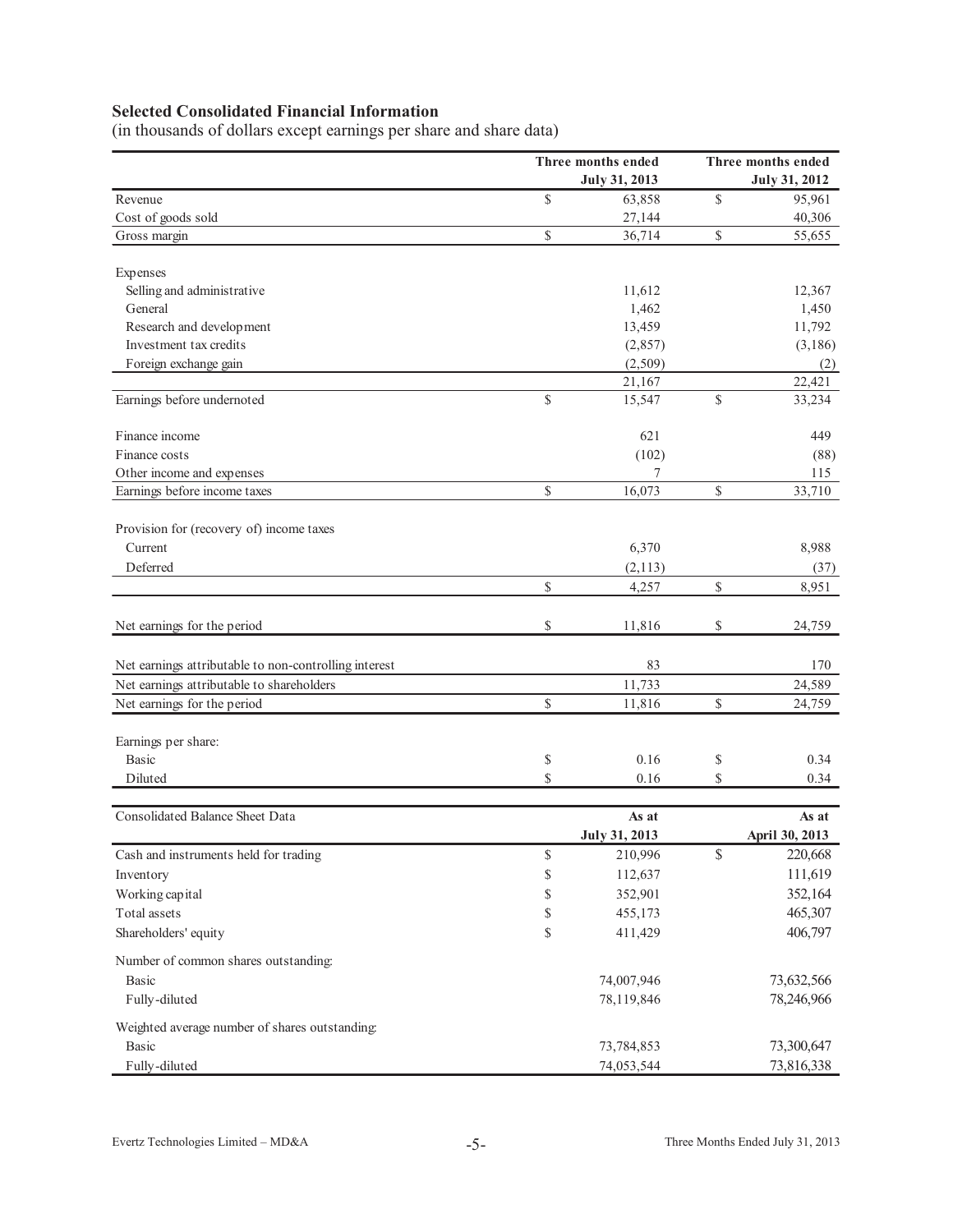#### **Consolidated Statement of Operations Data**

(in thousands of dollars except earnings per share and share data)

|                                                       | Three months ended   | Three months ended   |
|-------------------------------------------------------|----------------------|----------------------|
|                                                       | <b>July 31, 2013</b> | <b>July 31, 2012</b> |
| Revenue                                               | 100.0%               | 100.0%               |
| Cost of goods sold                                    | 42.5%                | 42.0%                |
| Gross margin                                          | 57.5%                | 58.0%                |
| Expenses                                              |                      |                      |
| Selling and administrative                            | 18.2%                | 12.9%                |
| General                                               | 2.3%                 | 1.5%                 |
| Research and development                              | 21.1%                | 12.3%                |
| Investment tax credits                                | $(4.5\%)$            | $(3.3\%)$            |
| Foreign exchange gain                                 | $(3.9\%)$            | $(0.0\%)$            |
|                                                       | 33.2%                | 23.4%                |
| Earnings before undernoted                            | 24.3%                | 34.6%                |
| Finance income                                        | $1.0\%$              | 0.5%                 |
| Finance costs                                         | $(0.2\%)$            | $(0.1\%)$            |
| Other income and expenses                             | $0.0\%$              | $0.1\%$              |
| Earnings before income taxes                          | 25.1%                | 35.1%                |
| Provision for (recovery of) income taxes              |                      |                      |
| Current                                               | $10.0\%$             | 9.4%                 |
| Deferred                                              | $(3.3\%)$            | $(0.1\%)$            |
|                                                       | 6.7%                 | 9.3%                 |
| Net earnings for the period                           | 18.4%                | 25.8%                |
| Net earnings attributable to non-controlling interest | 0.1%                 | $0.2\%$              |
| Net earnings attributable to shareholders             | 18.3%                | 25.6%                |
| Net earnings for the period                           | 18.4%                | 25.8%                |
| Earnings per share:                                   |                      |                      |
| <b>Basic</b>                                          | 0.16<br>\$           | \$<br>0.34           |
| Diluted                                               | \$<br>0.16           | \$<br>0.34           |

#### **REVENUE AND EXPENSES**

#### *Revenue*

The Company generates revenue principally from the sale of its broadcast equipment solutions to content creators, broadcasters, specialty channels and television service providers.

The Company markets and sells its products and services through both direct and indirect sales strategies. The Company's direct sales efforts focus on large and complex end-user customers. These customers have long sales cycles typically ranging from four to eight months before an order may be received by the Company for fulfillment.

The Company monitors revenue performance in two main geographic regions: (i) United States/Canada and (ii) International.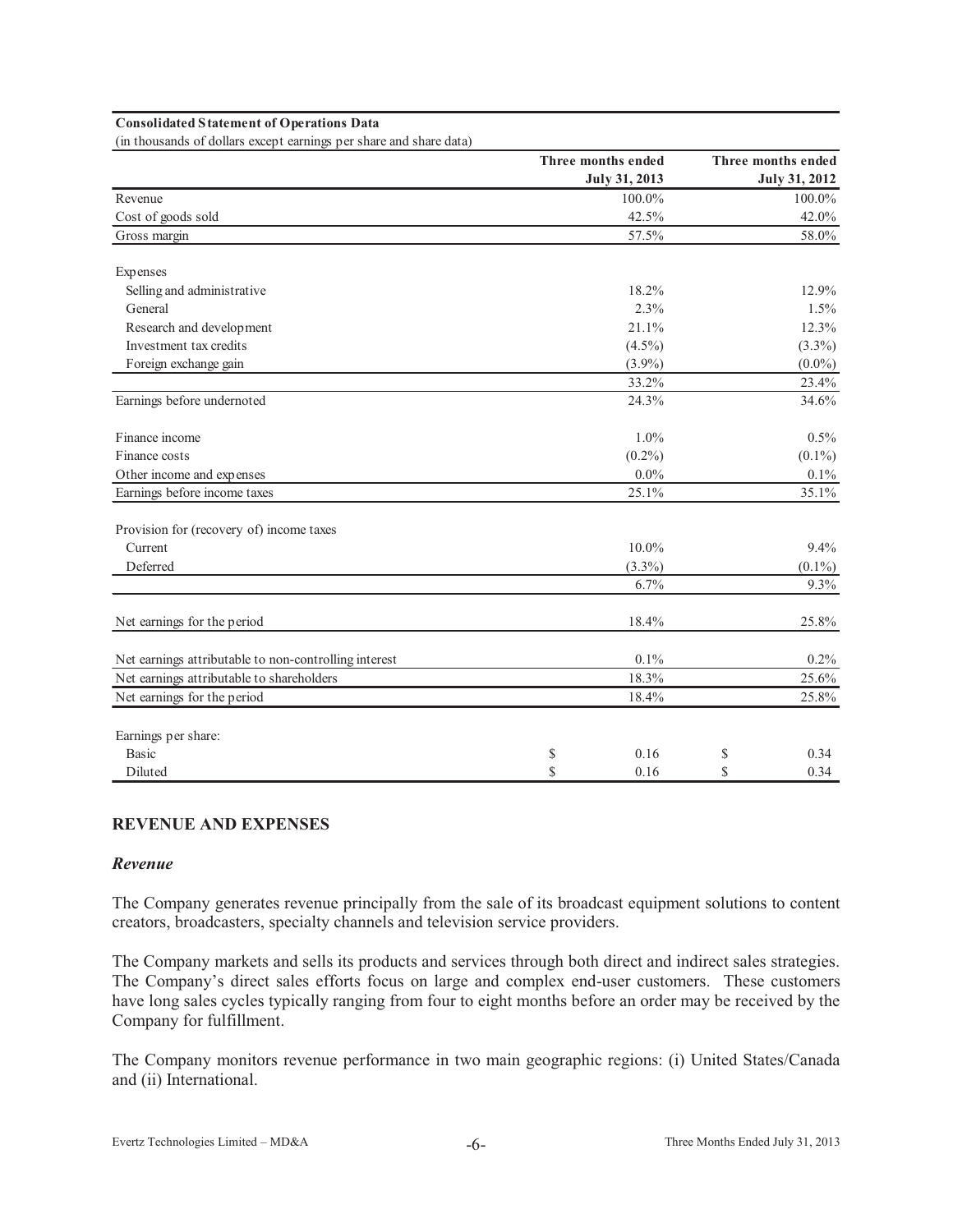The Company currently generates approximately 50% to 65% of its revenue in the United States/Canada. The Company recognizes the opportunity to more aggressively target markets in other geographic regions and intends to invest in personnel and infrastructure in those markets.

While a significant portion of the Company's expenses are denominated in Canadian dollars, the Company collects substantially all of its revenues in currencies other than the Canadian dollar and therefore has significant exposure to fluctuations in foreign currencies, in particular the US dollar. Approximately 70% to 80% of the Company's revenues are denominated in US dollars.

#### *Revenue*

| (In thousands of Canadian dollars) | Three months ended<br>July 31, 2013 |        |  |        |          |  |
|------------------------------------|-------------------------------------|--------|--|--------|----------|--|
| United States/Canada               |                                     | 35.927 |  | 59,390 | $(40\%)$ |  |
| International                      |                                     | 27.931 |  | 36.571 | (24%)    |  |
|                                    |                                     | 63.858 |  | 95,961 | (33%)    |  |

Total revenue for the first quarter ended July 31, 2013 was \$63.9 million, a decrease of \$32.1 million as compared to revenue of \$96.0 million for the first quarter ended July 31, 2012, which included one customer order in excess of \$14.0 million.

Revenue in the United States/Canada region decreased to \$35.9 million for the first quarter ended July 31, 2013, a decrease of 39.6% or \$23.5 million as compared to revenue of \$59.4 million for the first quarter ended July 31, 2012.

Revenue in the International region decreased to \$27.9 million for the first quarter ended July 31, 2013, a decrease of 23.8% or \$8.7 million as compared to revenue of \$36.6 million for the first quarter ended July 31, 2012.

### *Cost of Sales*

Cost of sales consists primarily of costs of manufacturing and assembly of products. A substantial portion of these costs is represented by components and compensation costs for the manufacture and assembly of products. Cost of sales also includes related overhead, certain depreciation, final assembly, quality assurance, inventory management and support costs. Cost of sales also includes the costs of providing services to clients, primarily the cost of service-related personnel.

### *Gross Margin*

| (In thousands of Canadian dollars) | Three months ended<br>July 31, 2013 | Three months ended | % Increase<br>(Decrease) |       |  |
|------------------------------------|-------------------------------------|--------------------|--------------------------|-------|--|
| Gross margin                       | 36.714                              |                    | 55.655                   | (34%) |  |
| Gross margin % of sales            | 57.5%                               |                    | 58.0%                    |       |  |

Gross margin for the first quarter ended July 31, 2013 was \$36.7 million, compared to \$55.7 million for the first quarter ended July 31, 2012. As a percentage of revenue, the gross margin was 57.5% for the first quarter ended July 31, 2013, as compared to 58.0% for the first quarter ended July 31, 2012.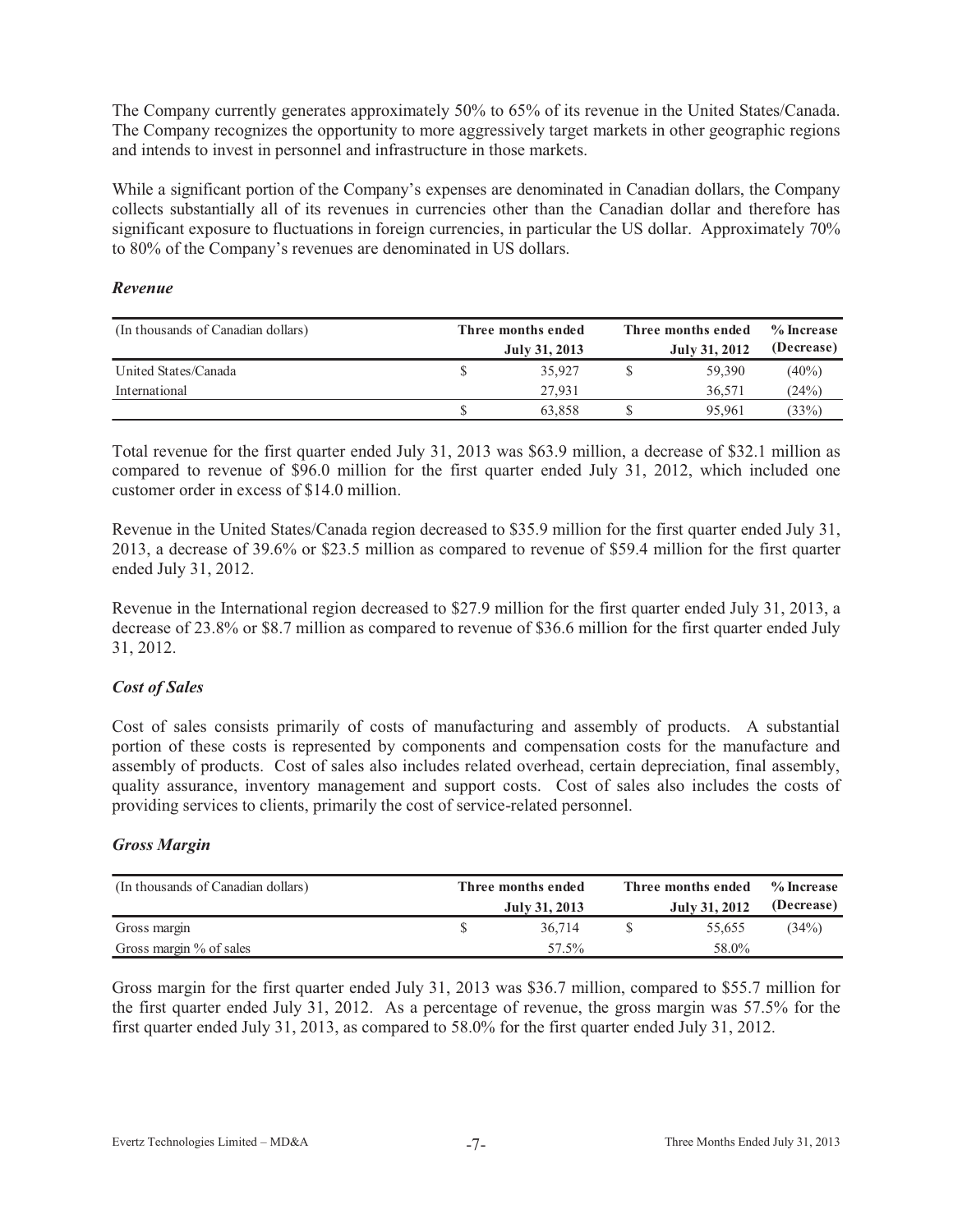Gross margins vary depending on the product mix, geographic distribution and competitive pricing pressures. For the first quarter ended July 31, 2013 the gross margin, as a percentage of revenue, was in the Company's projected range. The pricing environment continues to be very competitive with substantial discounting by our competition.

The Company expects that it will continue to experience competitive pricing pressures. The Company continually seeks to build its products more efficiently and enhance the value of its product and service offerings in order to reduce the risk of declining gross margin associated with the competitive environment.

### *Operating Expenses*

The Company's operating expenses consist of: (i) selling, administrative and general; (ii) research and development and (iii) foreign exchange.

Selling expenses primarily relate to remuneration of sales and technical personnel. Other significant cost components include trade show costs, advertising and promotional activities, demonstration material and sales support. Selling and administrative expenses relate primarily to remuneration costs of related personnel, legal and professional fees, occupancy and other corporate and overhead costs. The Company also records certain depreciation amortization and share based compensation charges as general expenses. For the most part, selling, administrative and general expenses are fixed in nature and do not fluctuate directly with revenue. The Company's selling expenses tend to fluctuate in regards to the timing of trade shows, sales activity and sales personnel.

The Company invests in research and development to maintain its position in the markets it currently serves and to enhance its product portfolio with new functionality and efficiencies. Although the Company's research and development expenditures do not fluctuate directly with revenues, it monitors this spending in relation to revenues and adjusts expenditures when appropriate. Research and development expenditures consist primarily of personnel costs and material costs. Research and development expenses are presented on a gross basis (without deduction of research and development tax credits). Research and development tax credits associated with research and development expenditures are shown separately under research and development tax credits.

| (In thousands of Canadian dollars)    | Three months ended<br>July 31, 2013 | Three months ended | $\%$ Increase<br>(Decrease) |      |  |
|---------------------------------------|-------------------------------------|--------------------|-----------------------------|------|--|
| Selling and administrative            | 11.612                              |                    | 12.367                      | (6%) |  |
| Selling and administrative % of sales | $18.2\%$                            |                    | $12.9\%$                    |      |  |

### *Selling and Administrative*

Selling and administrative expenses excludes stock based compensation, operation of non-production property, plant and equipment, and amortization of intangibles. Selling and administrative expenses for the first quarter ended July 31, 2013 were \$11.6 million or 18.2% of revenue as compared to selling and administrative expenses of \$12.4 million or 12.9% of revenue for the first quarter ended July 31, 2012.

The decrease of \$0.8 million was a result of the non-reoccurrence of a bad debt expense recorded in the first quarter ended July 31, 2012, offset by increased sales staff, sales activity and travel, the inclusion of operating costs from new offices, and operating costs associated with the business acquisition done in December 2012.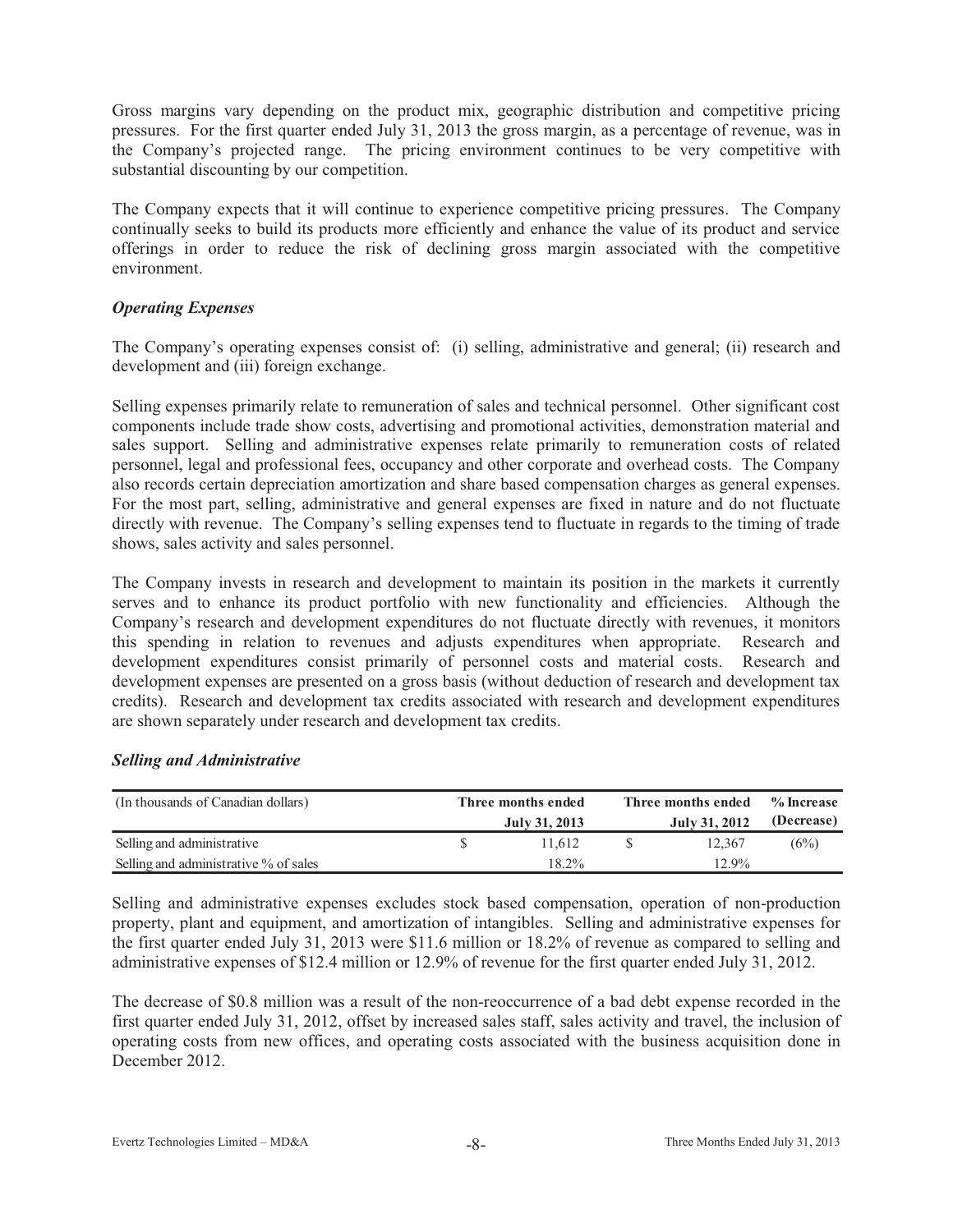#### *Research and Development (R&D)*

| (In thousands of Canadian dollars)  | Three months ended<br>July 31, 2013 | Three months ended<br>% Increase<br>(Decrease)<br>July 31, 2012 |          |        |  |  |  |
|-------------------------------------|-------------------------------------|-----------------------------------------------------------------|----------|--------|--|--|--|
| Research and development expenses   | 13.459                              |                                                                 | 11.792   | $14\%$ |  |  |  |
| Research and development % of sales | $21.1\%$                            |                                                                 | $12.3\%$ |        |  |  |  |

For the first quarter ended July 31, 2013, gross R&D expenses increased to \$13.5 million, an increase of 14% or \$1.7 million as compared to an expense of \$11.8 million for the first quarter ended July 31, 2012.

The increase of \$1.7 million was predominantly a result of planned growth of R&D personnel and corresponding increases in materials and prototypes.

#### *Foreign Exchange*

For the first quarter ended July 31, 2013, the foreign exchange gain was \$2.5 million as compared to a minimal foreign exchange gain for the same period ended July 31, 2012. The gain was predominantly driven by the increase in value of the US dollar against the Canadian dollar since April 30, 2013.

#### *Finance Income, Finance Costs, Other Income and Expenses*

For the first quarter ended July 31, 2013, finance income, finance costs, other income and expenses netted to a gain of \$0.5 million.

### **LIQUIDITY AND CAPITAL RESOURCES**

| Liquidity and Capital Resources               |    |               |   |               |
|-----------------------------------------------|----|---------------|---|---------------|
| (in thousands of dollars except ratios)       |    | As at         |   | As at         |
| Key Balance Sheet Amounts and Ratios:         |    | July 31, 2013 |   | Aprl 30, 2013 |
| Cash and instruments held for trading         |    | 210,996       | P | 220,668       |
| Working capital                               | S  | 352,901       |   | 352,164       |
| Long-term assets                              | S  | 66,244        | S | 64,919        |
| Long-term debt                                | \$ | 1.491         |   | 1,539         |
| Days sales outstanding in accounts receivable |    | 69            |   | 62            |

| Statement of Cash Flow Summary | Three months ended | Three months ended |                      |  |  |  |  |
|--------------------------------|--------------------|--------------------|----------------------|--|--|--|--|
|                                | July 31, 2013      |                    | <b>July 31, 2012</b> |  |  |  |  |
| Operating activities           | 2,705              |                    | 9,587                |  |  |  |  |
| Investing activities           | (3,519)            |                    | (3,091)              |  |  |  |  |
| Financing activities           | (8, 466)           |                    | (11, 457)            |  |  |  |  |
| Net decrease in cash           | (9,712)            |                    | (4,348)              |  |  |  |  |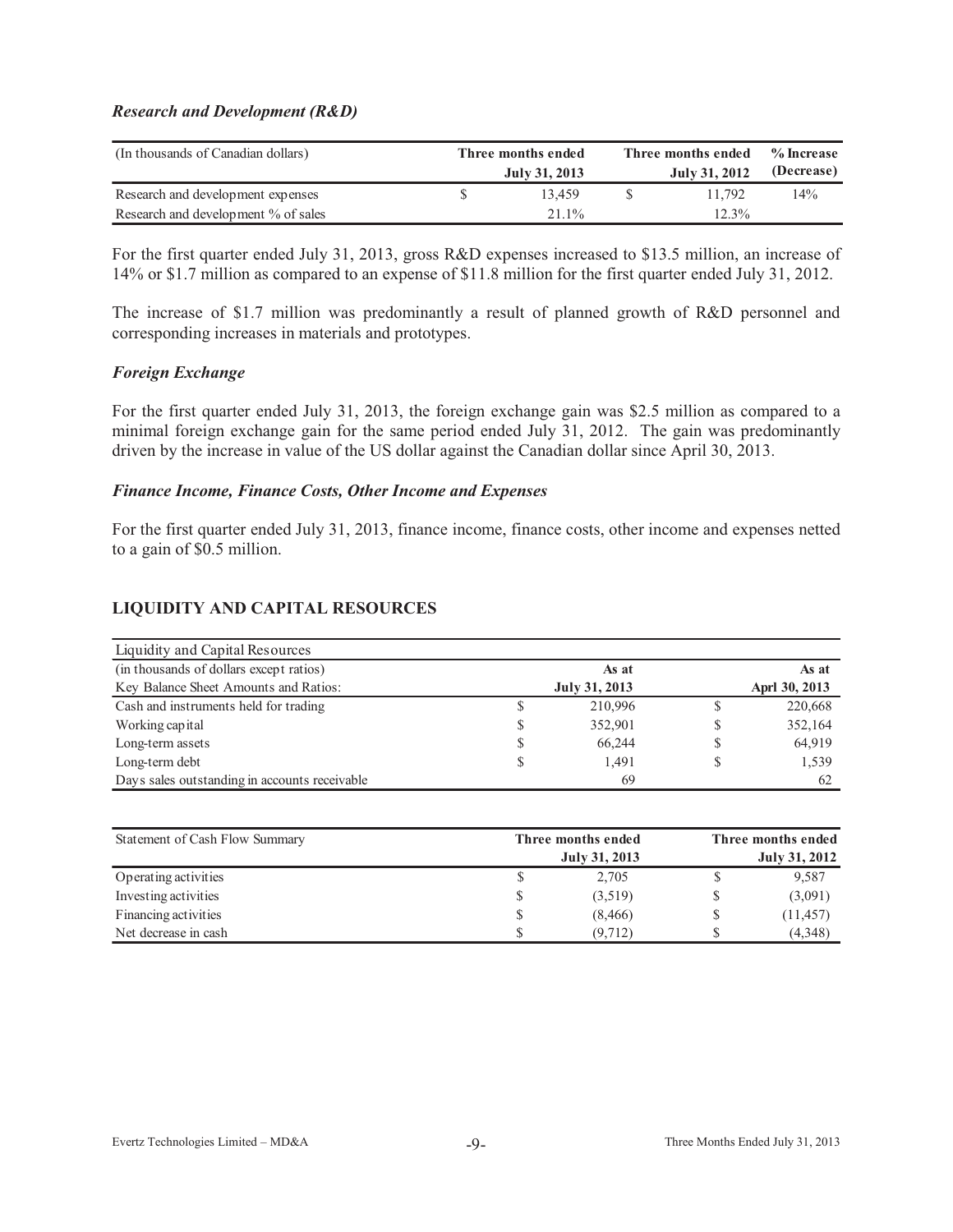### *Operating Activities*

For the first quarter ended July 31, 2013, the Company generated cash from operations of \$2.7 million, compared to \$9.6 million for the first quarter ended July 31, 2012. Excluding the effects of the changes in non-cash working capital and current taxes, the Company generated cash from operations of \$12.8 million for the first quarter ended July 31, 2013, a decrease of \$14.6 million compared to \$27.4 million for the first quarter ended July 31, 2012.

#### *Investing Activities*

The Company used cash from investing activities of \$3.5 million for the first quarter ended July 31, 2013 which was driven by the acquisition of capital assets of \$3.5 million, compared to cash used of \$3.1 million for the first quarter ended July 31, 2012.

#### *Financing Activities*

For the first quarter ended July 31, 2013, the Company used cash from financing activities of \$8.5 million, which was principally driven by dividends paid of \$12.4 million, offset by the issuance of capital stock pursuant to the Company Stock Option Plan of \$4.2 million.

### **WORKING CAPITAL**

As at July 31, 2013, the Company had cash and instruments held for trading of \$211.0 million, compared to \$220.7 million at April 30, 2013.

The Company had working capital of \$352.9 million as at July 31, 2013 compared to \$352.2 million as at April 30, 2013.

The Company believes that the current balance in cash and instruments held for trading plus future cash flow from operations will be sufficient to finance growth and related investment and financing activities in the foreseeable future.

Day sales outstanding in accounts receivable were 69 days at July 31, 2013 as compared to 62 for April 30, 2013.

#### **SHARE CAPITAL STRUCTURE**

Authorized capital stock consists of an unlimited number of common and preferred shares.

|                                       | As at<br>July 31, 2013 | As at<br>April 30, 2013 |
|---------------------------------------|------------------------|-------------------------|
| Common shares                         | 74,007,946             | 73,632,566              |
| Stock options granted and outstanding | 4,111,900              | 4,614,400               |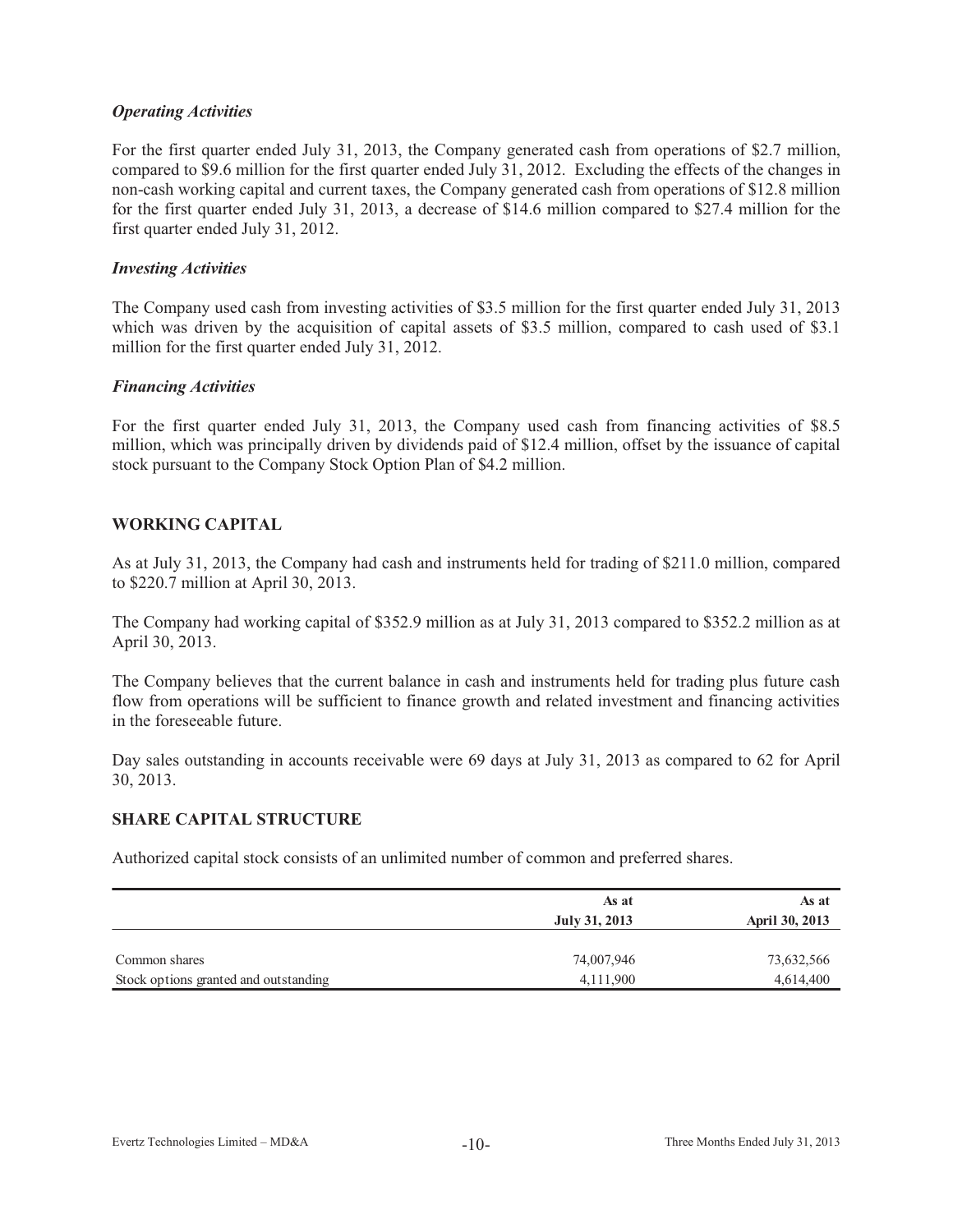### **FINANCIAL INSTRUMENTS**

The Company's financial instruments consist of cash, instruments held for trading, trade and other receivables, trade and other payables and long term debt. Unless otherwise noted, it is management's opinion that the Company is not exposed to significant interest or credit risks arising from these financial instruments. The Company estimates that except for instruments held for trading, the fair value of these instruments approximates the carrying values due to their short-term nature.

### *Fair values and classification of financial instruments:*

The following summarizes the significant methods and assumptions used in estimating the fair values of financial instruments:

- I. The fair values of instruments held for trading is maintained level one hierarchy and are determined by the quoted market values for each of the investments in an active market at the reporting date. Gains and losses are included in interest and other income.
- II. Contingent consideration is level three hierarchy. Liability has not changed since the acquisition.
- III. The carrying amounts of cash, trade and other receivables, trade and other payables approximate their fair value due to the short-term nature of these financial instruments. The carrying amount of long term debt approximates its fair value as it incurs interest at a variable rate adjusted for changes in the market rate.

### **CONTRACTUAL OBLIGATIONS**

The following table sets forth the Company's contractual obligations as at July 31, 2013:

|                      | Payments Due by Period |        |                  |       |  |           |  |           |            |       |  |  |  |
|----------------------|------------------------|--------|------------------|-------|--|-----------|--|-----------|------------|-------|--|--|--|
| (In thousands)       |                        | Total  | Less than 1 Year |       |  | 2-3 Years |  | 4-5 Years | Thereafter |       |  |  |  |
| Operating leases     |                        | 18.091 |                  | 3.394 |  | 6.187     |  | 5.572     |            | 2,938 |  |  |  |
| Other long-term debt |                        | 1.872  |                  | 381   |  | 513       |  | 346       |            | 632   |  |  |  |
|                      |                        | 19.963 |                  | 3.775 |  | 6.700     |  | 5.918     |            | 3,570 |  |  |  |

### **OFF-BALANCE SHEET FINANCING**

The Company does not have any off-balance sheet arrangements.

### **RELATED PARTY TRANSACTIONS**

In the normal course of business, we may enter into transactions with related parties. These transactions occur under market terms consistent with the terms of transactions with unrelated arms-length third parties. The Company continues to lease a premise from a company in which two shareholders' each indirectly hold a 10% interest, continues to lease a facility from a company in which two shareholders each indirectly hold a 20% interest, continues to lease a facility for manufacturing where two shareholders indirectly own 100% interest, continues to lease a facility from a company in which two shareholders each indirectly own a 35% interest and continues to lease a facility with a director who indirectly owns 100%.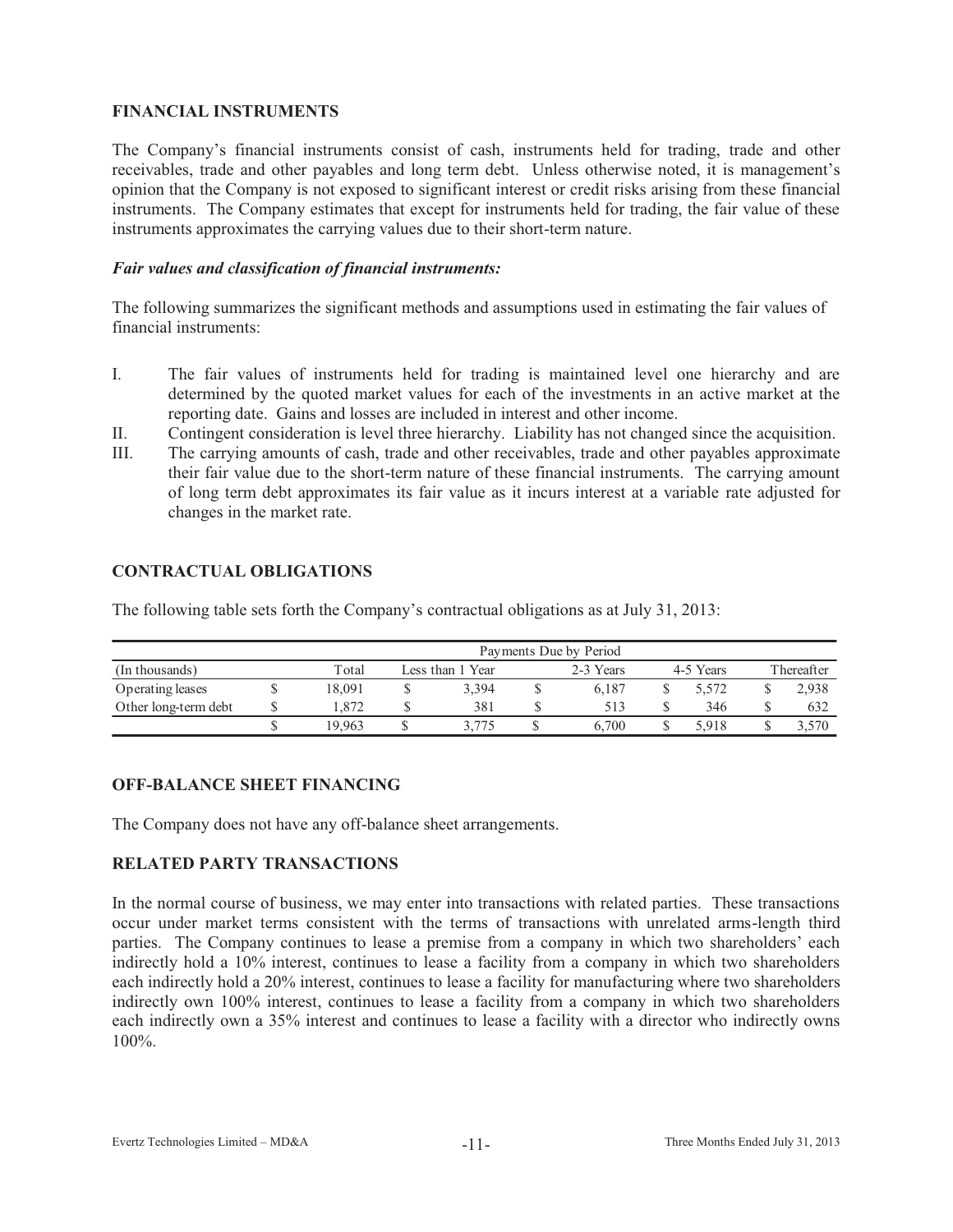### **SELECTED CONSOLIDATED QUARTERLY FINANCIAL INFORMATION**

The following table sets out selected consolidated financial information for each of the eight quarters ended July 31, 2013. In the opinion of management, this information has been prepared on the same basis as the audited consolidated financial statements. The operating results for any quarter should not be relied upon as any indication of results for any future period.

|                          | Quarter Ending |           |    |                      |   |          |        |                      |          |          |          |          |          |          |          |          |
|--------------------------|----------------|-----------|----|----------------------|---|----------|--------|----------------------|----------|----------|----------|----------|----------|----------|----------|----------|
| (In thousands)           |                |           |    | 2013                 |   |          | 2012   |                      |          |          |          |          |          |          |          | 2011     |
| (Unaudited)              |                | July $31$ |    | Apr $30$             |   | Jan 31   |        | Oct 31               |          | July 31  |          | Apr $30$ | Jan 31   |          |          | Oct 31   |
| Revenue                  |                | \$63,858  |    | \$65,415             |   | \$71,771 |        | \$83,158             |          | \$95,961 |          | \$76,340 |          | \$71,445 |          | \$70,487 |
| Cost of goods sold       |                | 27,144    |    | 28,336               |   | 31,499   |        | 34,298               |          | 40,306   |          | 33,557   |          | 31,283   |          | 30,111   |
| Gross margin             |                | \$36,714  |    | \$37,079             |   | \$40,272 |        | \$48,860             |          | \$55,655 |          | \$42,783 |          | \$40,162 |          | \$40,376 |
| Operating expenses       |                | 21,167    |    | 26,557<br>23,164     |   |          | 22,966 | 22,421               |          |          | 25,309   |          | 22,805   | 18,393   |          |          |
| Earnings from operations |                | \$15,547  |    | \$17,108<br>\$10,522 |   |          |        | \$25,894<br>\$33,234 |          | \$17,474 |          | \$17,357 |          | \$21,983 |          |          |
| Non-operating income     |                | 526       |    | 509                  |   | 872      | 231    |                      | 476      |          | 836      |          | 174      |          | 165      |          |
| Earnings before taxes    |                | \$16,073  |    | \$11,031             |   | \$17,980 |        | \$26,125             | \$33,710 |          | \$18,310 |          | \$17,531 |          | \$22,148 |          |
| Net earnings             |                | \$11,733  | \$ | 8,110                |   | \$12,984 |        | \$18,907             |          | \$24,589 |          | \$13,380 |          | \$12,637 |          | \$15,996 |
| Net earnings per share:  |                |           |    |                      |   |          |        |                      |          |          |          |          |          |          |          |          |
| Basic                    | S              | 0.16      | S  | 0.11                 | S | 0.18     | S      | 0.26                 | S.       | 0.34     | S        | 0.19     | \$       | 0.17     | S        | 0.22     |
| Diluted                  | S              | 0.16      | S  | 0.11                 | S | 0.18     | S      | 0.26                 | S        | 0.34     | S        | 0.18     | S        | 0.17     | S        | 0.22     |
| Dividends per share:     | S              | 0.16      | S  | 0.16                 | S | 0.14     | S      | 0.14                 | S        | 0.14     | S        | 0.14     | \$       | 0.12     | S        | 0.12     |

The Companies revenue and corresponding earnings can vary from quarter to quarter depending on the delivery requirements of our customers. Our customers can be influenced by a variety of factors including upcoming sports or entertainment events as well as their access to capital. Net earnings represent net earnings attributable to shareholders.

### **DISCLOSURE CONTROLS AND PROCEDURES**

Management, including the Chief Executive Officer and Chief Financial Officer, has evaluated the effectiveness of the Company's disclosure controls and procedures (as defined in Multilateral Instrument 52-109 of the Canadian Securities Administrators) as of July 31, 2013.

Management has concluded that, as of July 31, 2013, the Company's disclosure controls and procedures were effective to provide reasonable assurance that material information relating to the Company would be made known to them by others within the Company, particularly during the period in which this report was being prepared.

### **INTERNAL CONTROLS OVER FINANCIAL REPORTING**

Management is responsible for and has designed internal controls over financial reporting, or caused it to be designed under management's supervision, to provide reasonable assurance regarding the reliability of financial reporting and the preparation of financial statements for external purposes in accordance with IFRS. Management has concluded that, as of July 31, 2013, the Company's internal controls over financial reporting were effective to provide reasonable assurance regarding the reliability of financial reporting and the preparation of financial statements for external purposes in accordance with IFRS.